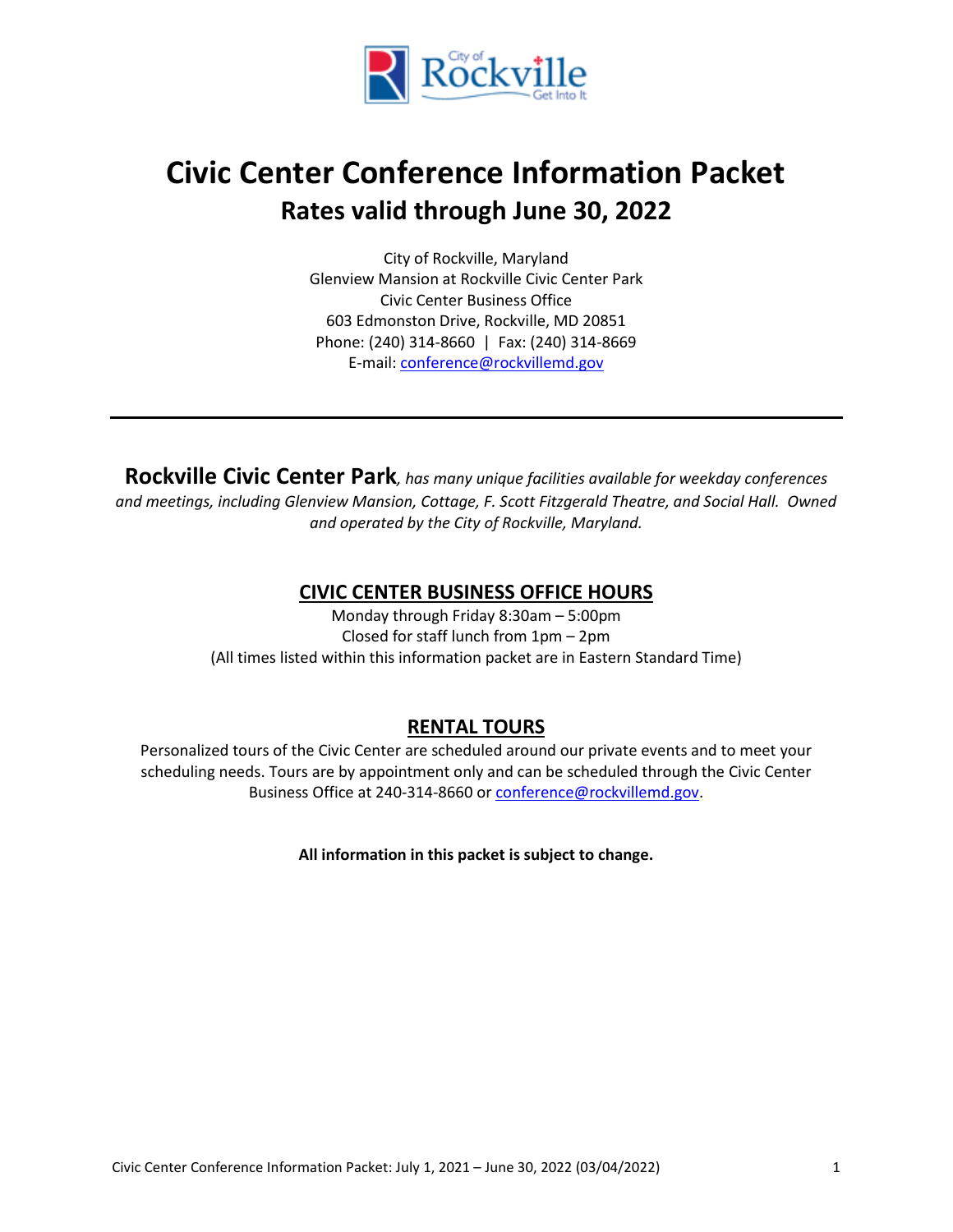## **COVID-19 HEALTH AND SAFETY**

City properties and staff function under current [Montgomery County](https://www.montgomerycountymd.gov/covid19/index.html) and [City](https://www.rockvillemd.gov/2315/COVID-19-Closures-and-Cancellations) COVID-19-related executive orders, health officer directives, and regulations. All COVID-19 mandates are subject to change at any time.

• Help keep everyone safe. Do not come to any City of Rockville property if you are sick with any COVID-19 or cold/flu-like symptoms, are otherwise instructed to remain at home, or came into contact or share a home with anyone who tested positive for COVID-19 or is exhibiting COVID-19 or cold/flu-like symptoms.

## **GENERAL INFORMATION**

- Fees and services apply Monday Friday for daytime conference rentals until 5pm only. Friday conference rentals may be limited to an earlier end time due to other rentals.
- Tables and chairs will be provided and set-up by the facility. Renter is responsible for table linens, if desired.
- There may be other rentals simultaneously scheduled in the facility. Please inform attendees as to which areas are available for use per contract.
- To protect the surfaces in all our facilities, renters must utilize painters' tape to post flipchart papers or signs. **Regular masking tape or scotch tape is strictly prohibited**.
- Renters must provide their own paper, pens, and other conference materials.
- We work with two (2) catering companies on all food and beverage orders: **The Bean Bag** and **Woodlyn's Catering**. Their menus are included in this information packet.

## **ROCKVILLE RESIDENCY**

Rockville resident rental rates apply to those owning property or living within the corporate tax district of the City of Rockville. The contract must be in the name of the Rockville resident(s). Proof of residency is required at contracting and includes driver's license, lease agreement, deed to house, utility bill, and homeowner or renter's insurance. Rockville resident rental rate is only available at the time of booking.

## **TO RENT WITH US**

All rental contract holders must:

- Be at least 18 years old of age
- Have a valid form of ID
- Ensure the name on the valid form of ID matches the name(s) on the contract

The contract and/or addendum holder is the main point of contact during the contracted rental period and is the only person who can make changes to an existing contract and/or addendum. With a request made in writing, the contract holder may grant City of Rockville staff permission to discuss by telephone or e-mail the contract, addendum, or rental details with individuals who are affiliated with the rental (i.e. event coordinator, caterer, etc.). Please send all requests to [conference@rockvillemd.gov.](mailto:conference@rockvillemd.gov)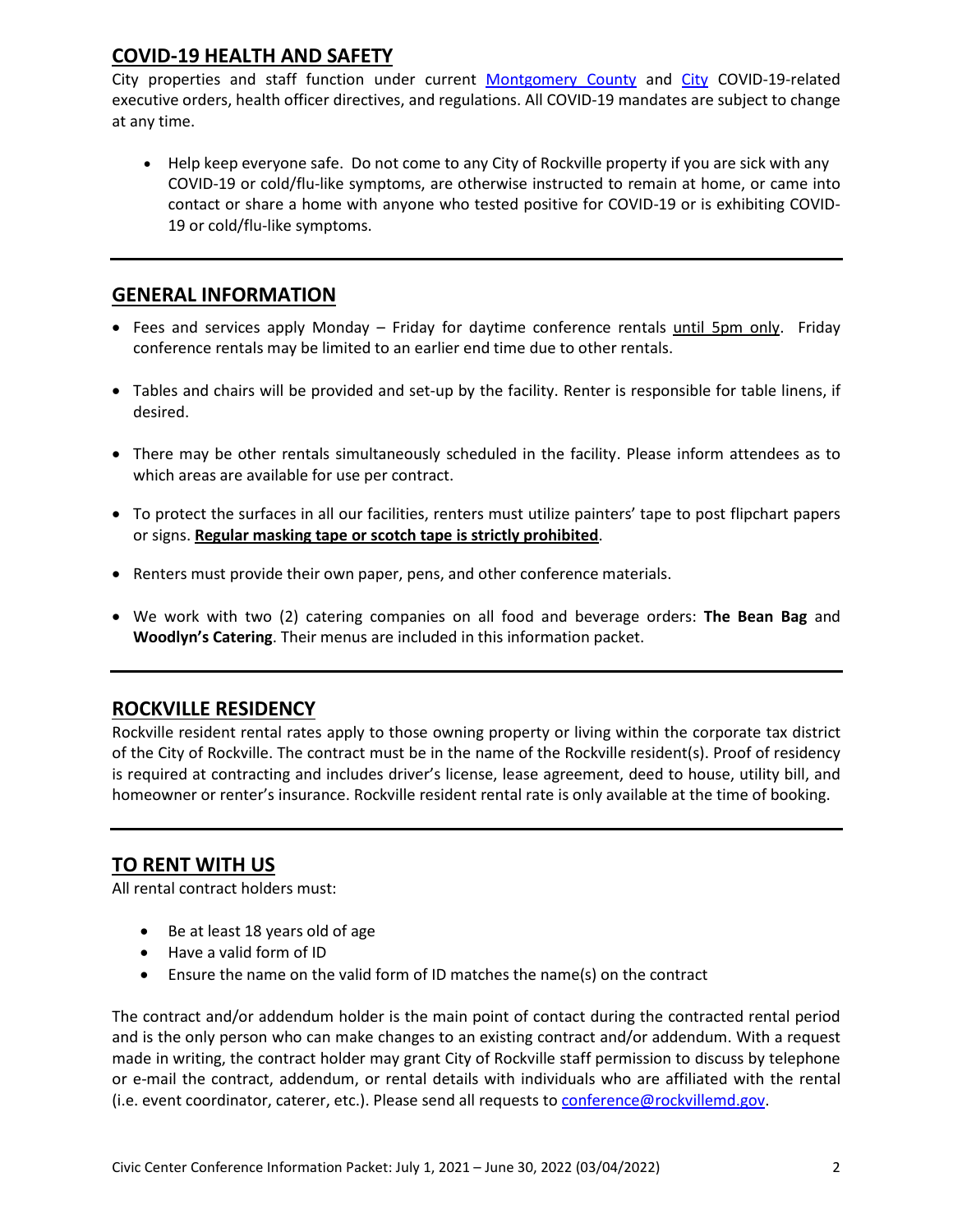## **MAXIMUM CAPACITIES**

The maximum capacity for each facility is included in the information packet.

## **HOLD POLICY**

Contracting an available date is on a first-come, first-served basis. An available date may be put on hold for five (5) calendar days. Failure to initial and sign a contract and present the contract payment in full before the close of business on the fifth day will result in the date becoming available to the public effective immediately.

## **ACCEPTABLE FORMS OF PAYMENT**

Acceptable forms of payment include MasterCard, Visa, cash, money order or personal check payable to "City of Rockville." We do not accept Discover or American Express. If a check is returned to the City of Rockville, a \$35 fee will apply.

## **CONTRACTS & ADDENDUMS**

All set-up time, conference time, and clean-up time must be included in the paid rental period.

### **Change of Plans to Contract and/or Addendum**:

Any changes to the contract or addendum must be sent to the Civic Center Business Office and acknowledged by City of Rockville staff by **10am eleven (11) business days before the contracted event date**. All catering orders for your conference should be submitted to the Civic Center Business Office at **least two (2) weeks prior to your contracted event date**. Any catering changes must be made at **least three (3) business days prior to the event date**. Please send all requests and changes to [conference@rockvillemd.gov.](mailto:conference@rockvillemd.gov)

#### **To Secure a Date**:

A contract must be initialed, signed and returned to the Civic Center Business Office with a full payment of the total contract amount.

#### **For Non-Company/Non-Organization:**

The PRIMARY name and contact information is the individual who paid the security deposit and is considered the account holder in our financial system.

#### **For Company/Organization Social Events:**

The organization name must appear on the contract and/or addendums. The PRIMARY name and contact information is the individual who paid the security deposit and is considered the account holder in our financial system. The PRIMARY must have the authority to deposit checks on behalf of the organization. The other name(s) appearing on and initialing and signing the contract and/or addendums must work directly for the company or organization. They must also have the authority to execute a contract and/or addendum on behalf of the company or organization. The contract down payment, contract balance and addendums must be paid by a company or organization issued check or credit card. It cannot be paid by personal check, money order or credit card.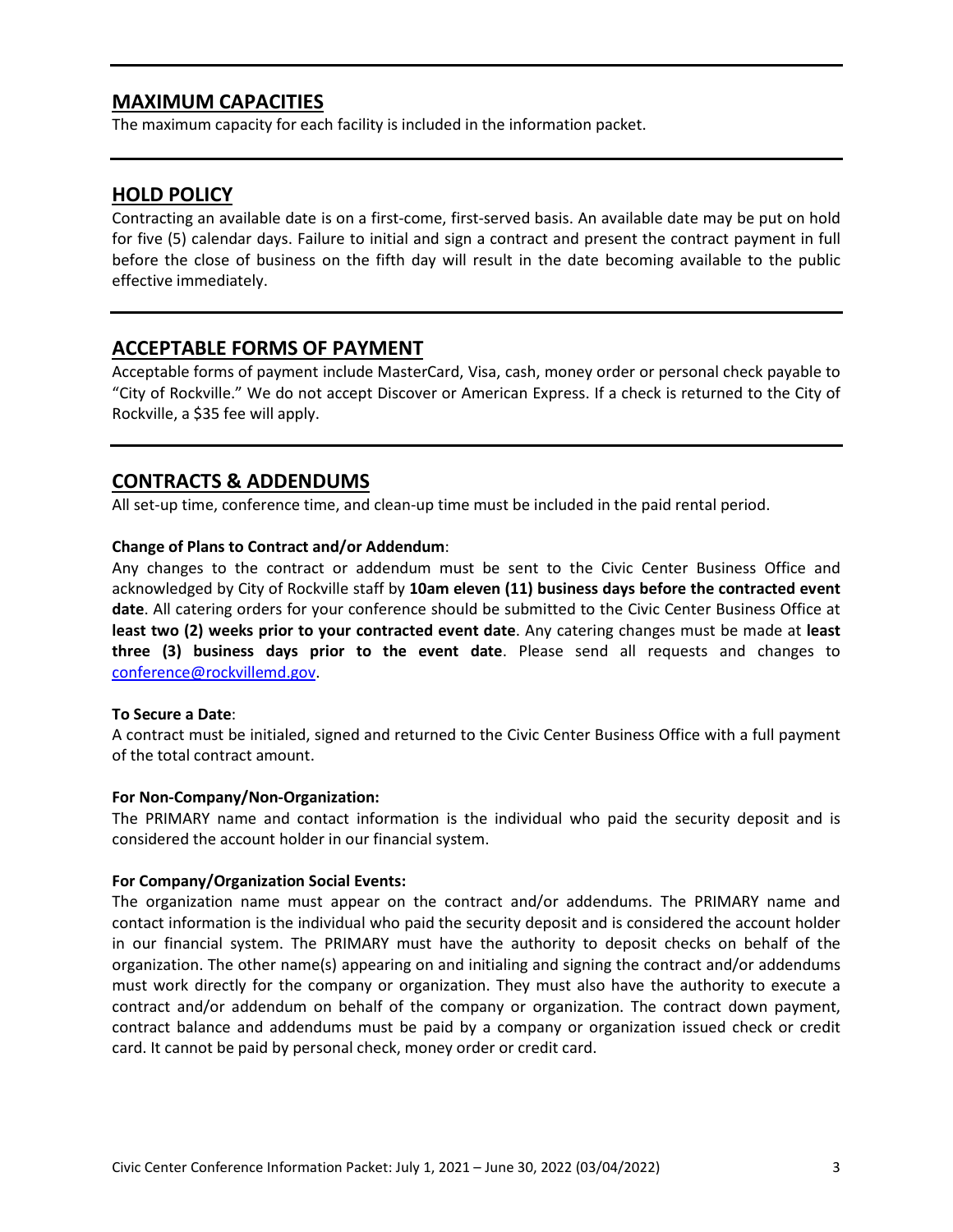#### **Security Deposit**:

A refundable security deposit must be paid as part of the contract. The specific security deposit amount for each facility is indicated below in the information packet.

Money can be withheld from the security deposit if any guest, vendor, contract holders, support/service staff, caterer, tent and/or structure, subcontractor, etc. causes any property, grounds, furnishings, or equipment damages; arrive or depart outside of contracted hours; clean-up of the property by City of Rockville staff or its contractors; and/or if any of our City of Rockville and/or Civic Center Park policies and rules are not followed. The Civic Center Business Office determine fees. If the security deposit is not enough to cover the full amount of the incidentals, the contract holders will be billed the remaining balance to be paid in full within 14 calendar days from the invoice date.

If the security deposit is paid by check or money order, the security deposit, if refunded, will be a check issued by the City of Rockville to the PRIMARY name and contact information on the contract since this individual paid the security deposit. The company or organization name will also appear on the check, if applicable. If the security deposit is paid by MasterCard or Visa, the security deposit, if refunded, will be credited back to the credit card used to make this payment (if card has not expired), without exception.

**PLEASE NOTE**: Due to our financial system, when a security deposit is paid by credit card, it must go back to the PRIMARY on the contract by check if the payment is 120 days or older. We are not able to process these security deposit refunds back to the original credit card.

## **CANCELLATION POLICY**

Cancellations must be received by the Civic Center Business Office staff in writing from the person(s) whose name(s) appears on the signature line of the contract. The cancellation date is the date in which written and signed notification is received in the Civic Center Business Office. We will accept an e-mail as a written cancellation request only if a Civic Center Business Office staff member responds to the e-mail. Be sure to follow-up with a telephone call or e-mail if we have not responded to your e-mail cancellation within 48 hours. Please send e-mail cancellations to [conference@rockvillemd.gov.](mailto:conference@rockvillemd.gov)

A 50% cancellation fee will be charged if the conference is cancelled more than seven (7) calendar days prior to the date of the conference. All contracted fees, including food service charges, are forfeited if the cancellation occurs seven (7) calendar days or less prior to the date of the conference.

A 10% change of date fee of the total contracted amount will be charged to reschedule the conference, pending date availability.

## **INDEMNIFICATION**

Contract holders, guests, and vendors are required to abide by all applicable Federal, State, County, and/or City public laws and ordinances when using City of Rockville facilities and property.

Contract holders, guests, and vendors shall indemnify the City of Rockville, and all of its employees, agents, representatives, and assigns, and shall save them harmless from and against many and all claims, damages, liability and expense, and/or damage to property arising from or out of any occurrence in, upon or at the rented facility and/or property or any part thereof, or occasioned wholly or in part by any act or omission of the contract holders, guests, and vendors, its agents, servants, employees, assignees or invitees. Contract holders, guests, and vendors waives all rights and claims against the City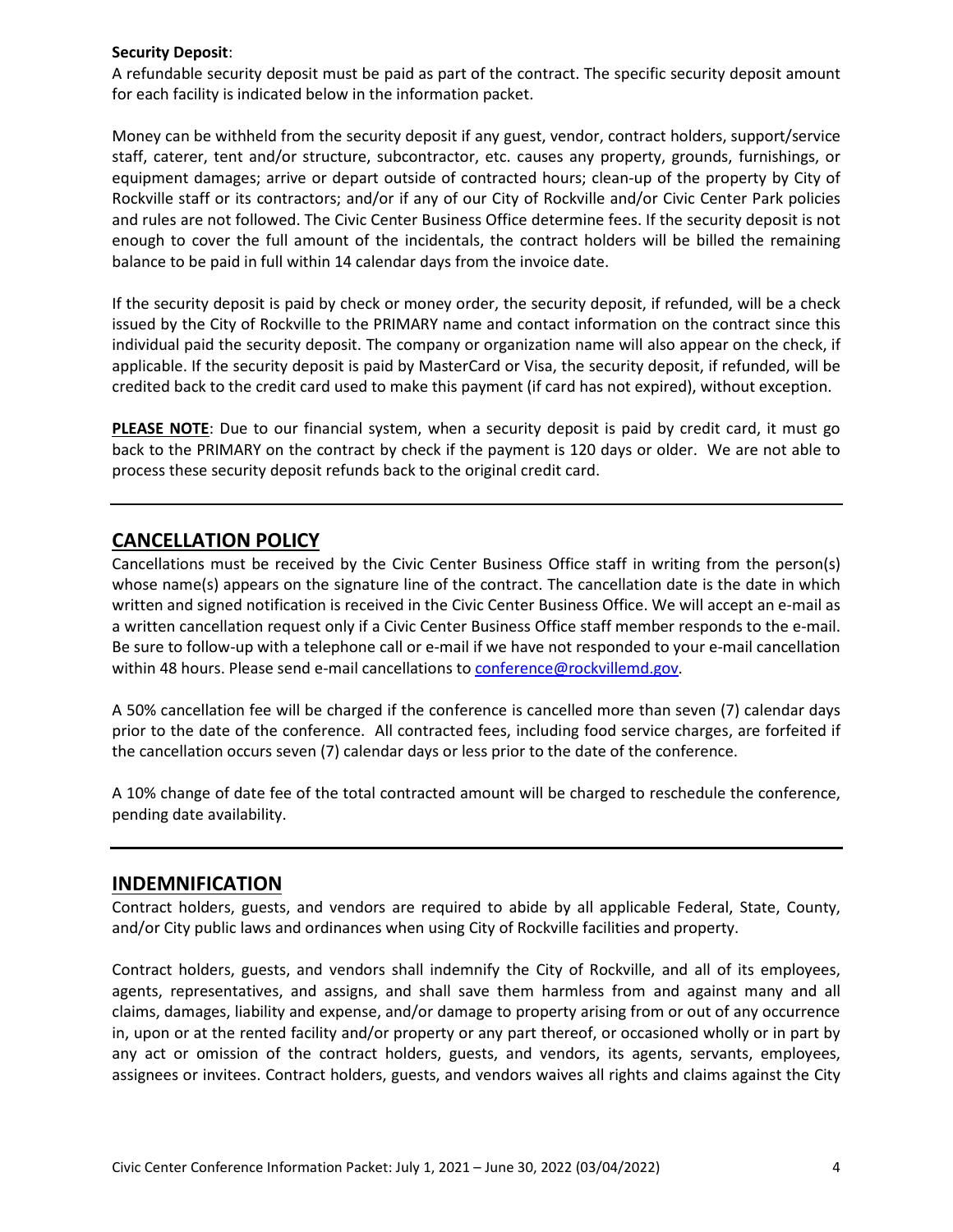of Rockville in connection with any and all such injuries or damages alleged to have arisen during the term of the rental contract and/or addendum.

The City of Rockville shall not be liable for any accident, theft or damage whatsoever caused to the property of contract holders, guests, vendors, its agents, servants, employees, assignees, and invitees, resulting from the use of operation of the rented facility or property by the contract holder, its agents, servants, employees or invitees. All personal property of contract holders, guests, vendors, its agents, servants, employees or invitees, stored or otherwise left in the rented facility or property shall be at its (their) sole risk.The City of Rockville assumes no liability or responsibility whatsoever with the respect to the conduct and operation of contract holders', guests', and vendors' business.

City of Rockville shall not be liable for loss or reimbursement due to cancellation or termination of a scheduled event due to force majeure, act of God, or inclement weather. If the City of Rockville cancels the contract and/or addendum for any unforeseen reason, the contract and addendums will be reviewed and amended with a change of date or consideration of a partial or full refund.

## **HOLIDAY SURCHARGE**

There is a \$1,000 surcharge added to any rental rate at the Civic Center on a holiday, regardless of the number of hours contracted. Holidays are Martin Luther King Day, Presidents Day, Memorial Day, Juneteenth Day, Independence Day, Labor Day, Veterans Day, Thanksgiving Day, Christmas Eve, Christmas Day, New Year's Eve, and New Year's Day. Rentals on Thanksgiving Day, Christmas Eve, Christmas Day, and New Year's Day depend upon staff availability.

## **GLENVIEW MANSION**

## **Area "A" (1st floor)**

- Includes use of the Dining Room, Living Room, outside porch and terrace
- WIFI access available
- Maximum 50 attendees
- Shared Main and Lower Foyer entrance, arcade entrance and restroom area
- Access to a heating and warming kitchen facility may be available at an additional cost (see Additional Fees & Services for Daytime Conferences)
- \$500 refundable security deposit required in addition to total contracted amount

|               | Six Hour Block | Extra Hours |
|---------------|----------------|-------------|
| Non-Rockville | \$540          | S90 each    |
| Rockville     | \$480          | \$80 each   |

### **Area "B" (1st floor)**

- Includes use of the Conservatory, Library & Lyon Room
- WIFI access available
- Maximum 70 attendees
- Shared foyer entrance, arcade entrance and restroom area
- Access to a heating and warming kitchen facility may be available at an additional cost (see Additional Fees & Services for Daytime Conferences)
- \$500 refundable security deposit required in addition to total contracted amount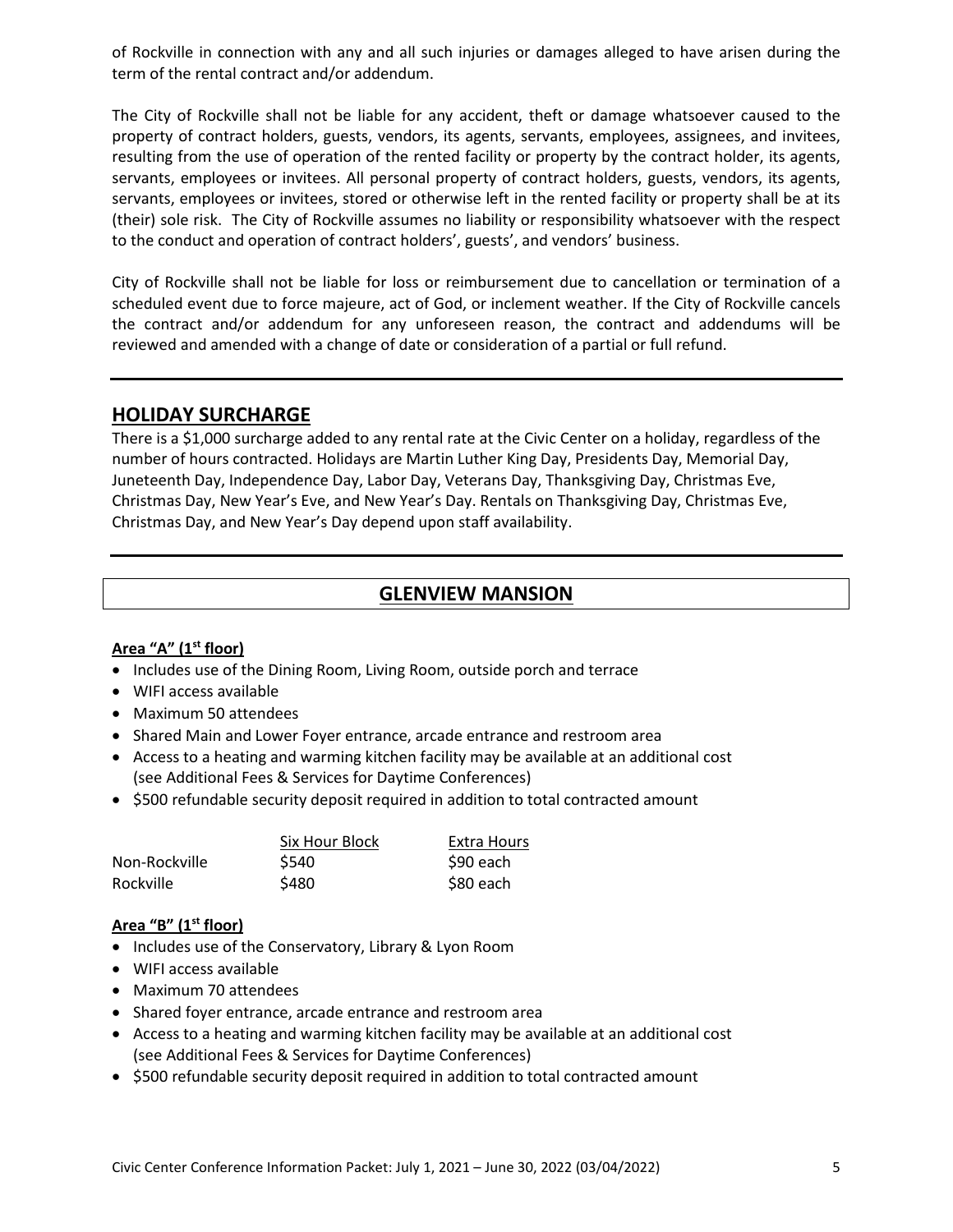|                  | Six Hour Block | Extra Hours |
|------------------|----------------|-------------|
| Non-Rockville    | \$540          | S90 each    |
| <b>Rockville</b> | \$480          | \$80 each   |

## **Area "C" (2 nd floor)**

- Includes use of Conference Room 5 and Conference Room 6 separated by a kitchenette
- Maximum 10 attendees for Conference Room 5 and 12 attendees for Conference Room 6
- Access to a heating and warming kitchen facility may be available at an additional cost (see Additional Fees & Services for Daytime Conferences)
- \$250 security deposit required in addition to total contracted amount

|               | Six Hour Block | Extra Hours |
|---------------|----------------|-------------|
| Non-Rockville | \$450          | \$75 each   |
| Rockville     | \$420          | S70 each    |

## **COTTAGE**

- Located in the Formal Gardens of Glenview Mansion
- Includes one (1) room, access to kitchenette and one unisex restroom
- Maximum 25 attendees depending on set up needs
- WIFI access available, no conference phone available
- Access to a heating and warming kitchen facility may be available at an additional cost (see Additional Fees & Services for Daytime Conferences)
- \$250 security deposit required in addition to total contracted amount

|               | Six Hour Block | Extra Hours |
|---------------|----------------|-------------|
| Non-Rockville | \$450          | S75 each    |
| Rockville     | \$420          | \$70 each   |

## **F. SCOTT FITZGERALD THEATRE**

- Includes use of the auditorium, lobby for registration and a concession area
- Four (4) hour minimum rental. Extra hours are charged at the per hour rate
- Maximum 446 persons
- Basic sound and lighting package provided by house technician; WIFI available
- Additional technical support available at \$50 per hour (minimum 4 hours)
- The Box Office located in the lobby is open to the public Tuesday Saturday from 2pm 7pm
- \$500 security deposit required in addition to total contracted amount

| Monday - Wednesday | Four-Hour Block |
|--------------------|-----------------|
| Non-Rockville      | \$245 per hour  |
| Rockville          | \$215 per hour  |
|                    |                 |
| Thursday & Friday  | Four-Hour Block |
| Non-Rockville      | \$395 per hour  |
| Rockville          | \$340 per hour  |
|                    |                 |

## **SOCIAL HALL**

- Located on the lower level of the F. Scott Fitzgerald Theatre
- Four (4) hour minimum rental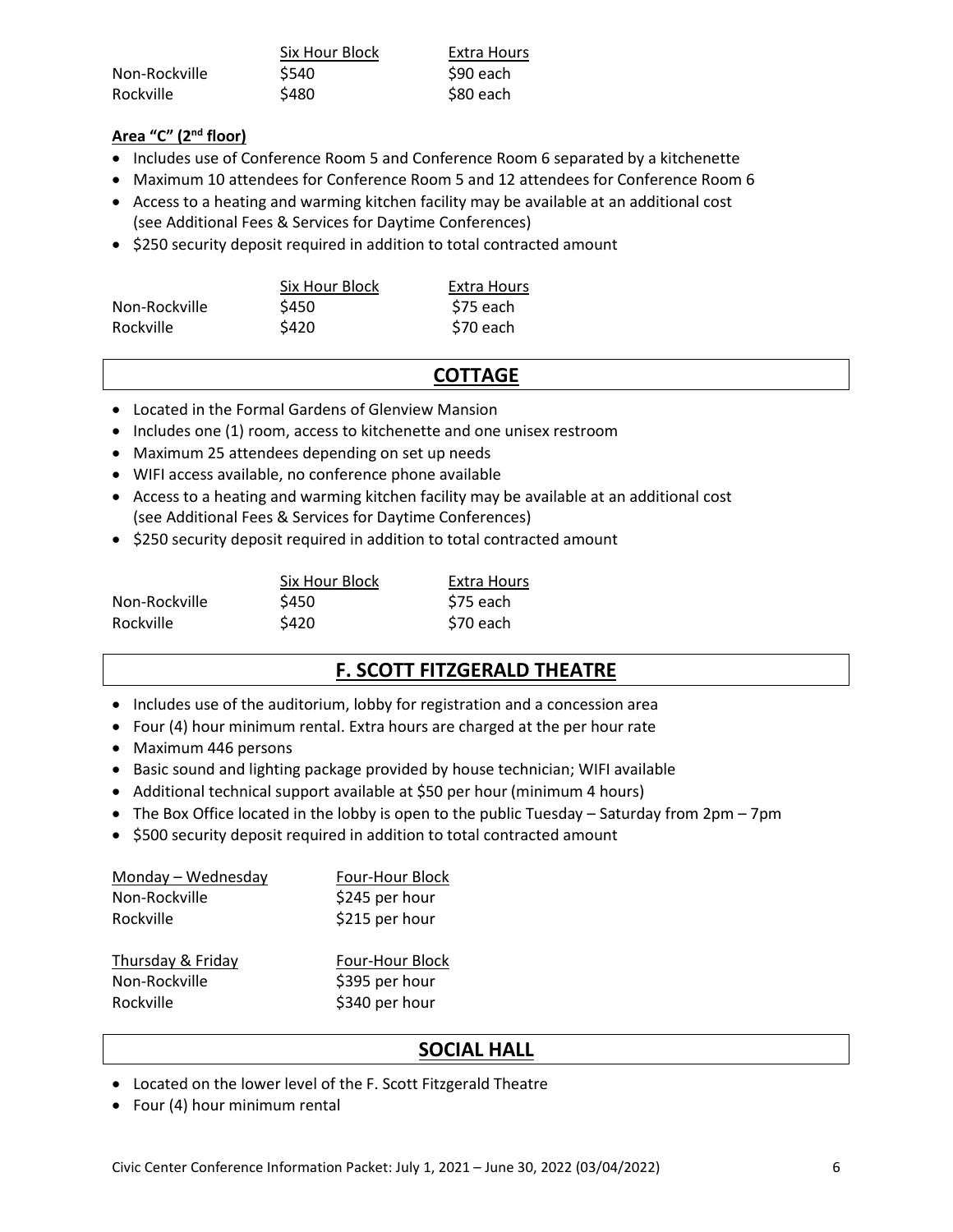- Includes one large room with tables and chairs with WIFI access
- Includes use of kitchen area refrigerator, sink, countertop space and a heating/warming convection oven (no top burners)
- Maximum 200 persons
- \$500 security deposit required in addition to total contracted amount

| Monday - Thursday | Four Hour Block  |
|-------------------|------------------|
| Non-Rockville     | \$250/per hour   |
| Rockville         | \$200 / per hour |
|                   |                  |
|                   |                  |
| Friday            | Four Hour Block  |
| Non-Rockville     | \$350 / per hour |

## **ADDITIONAL FEES & SERVICES FOR DAYTIME CONFERENCES**

For events exceeding 70 people at the F. Scott Fitzgerald Theatre and Social Hall, the renter is responsible to contract with an independent catering company. A list of caterers familiar with the facilities is attached to this packet. **No potluck or homemade food is permitted on-site.** These services are available for Glenview Mansion, Cottage, and for rentals of less than 70 people in the F. Scott Fitzgerald Theatre and Social Hall:

| Coffee/Tea Set-up (30 cups)   | \$35.00     |
|-------------------------------|-------------|
| Coffee/Tea Set-up (72 cups)   | \$75.00     |
| Canned Soda (Regular, Diet)   | \$1.50 each |
| <b>Purified Bottled Water</b> | \$1.50 each |

This service is only available for Glenview Mansion and Cottage:

Kitchen Use/Food Fee  $\frac{1}{2}$  \$80.00 (or if group is contracting a licensed and insured caterer)

## **AUDIO/VISUAL EQUIPMENT**

The following audio/visual packages and individual items are available at all Civic Center daytime conference facilities. All audio/visual equipment items are subject to availability.

| Package 1 - not available in the F. Scott Fitzgerald Theatre:                                     |       |
|---------------------------------------------------------------------------------------------------|-------|
| LCD projector, split-level projector/laptop stand, screen and extension cord                      | \$100 |
| THIS SYSTEM IS NOT COMPATIBLE WITH APPLE. IF USING A MAC, PLEASE BRING YOUR OWN CONNECTOR CABLES. |       |
|                                                                                                   |       |
| Package 2 - only available in the F. Scott Fitzgerald Theatre:                                    |       |
| LCD front projector with screen (ceiling mounted at back of house)                                | \$200 |
|                                                                                                   |       |
| Package 3:                                                                                        |       |
| 80" flat screen television, split-level projector/laptop stand and extension cord                 | \$100 |
| THIS SYSTEM IS AVAILABLE IN THE SOCIAL HALL ONLY.                                                 |       |
|                                                                                                   |       |
| Package 4:                                                                                        |       |
| Stand-up floor podium with built-in microphone/amplification system                               | \$50  |
|                                                                                                   |       |
| Package 5:                                                                                        |       |
| Projector stand, screen and extension cord                                                        | \$30  |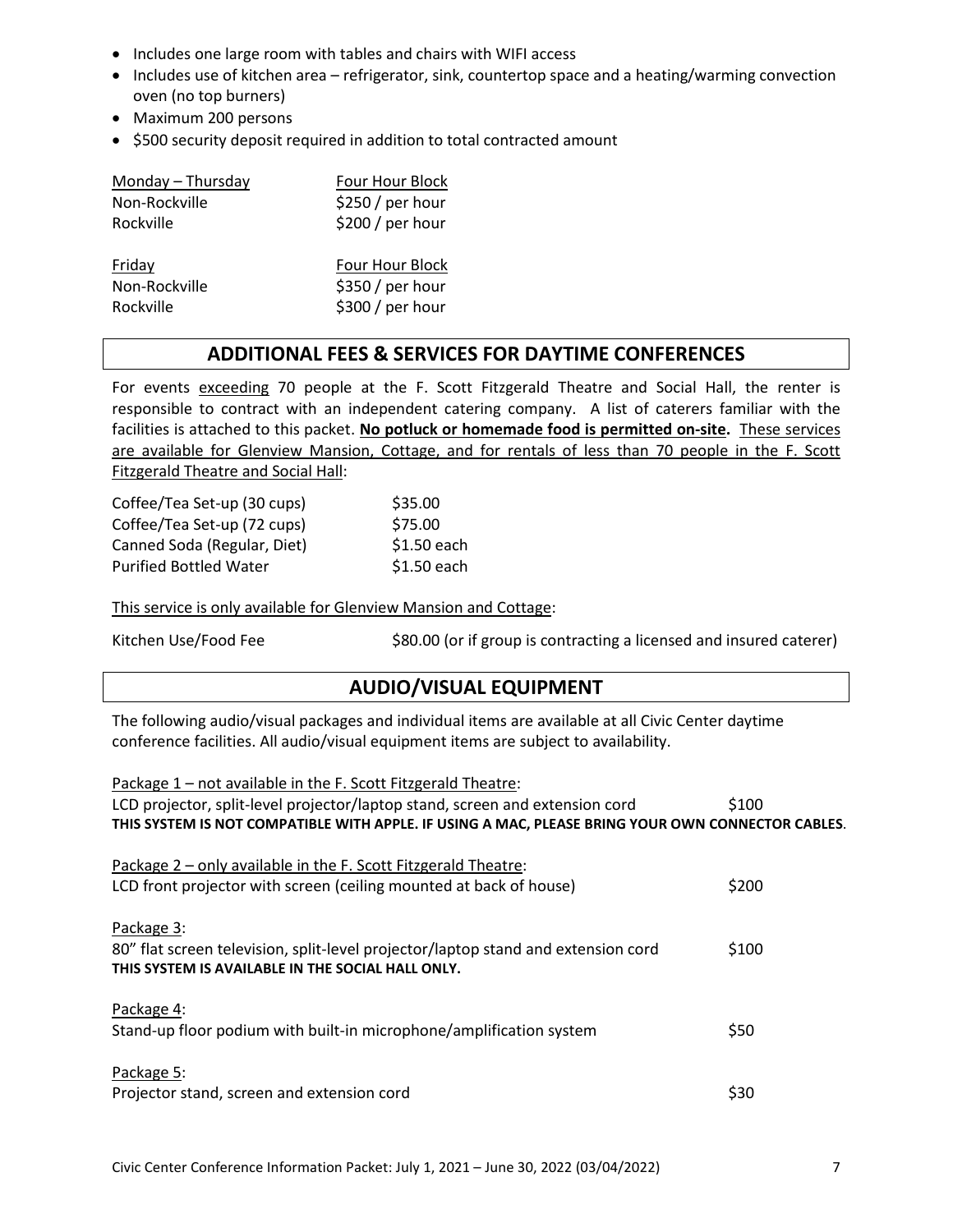| Package 6:                                                                          |      |
|-------------------------------------------------------------------------------------|------|
| One standing easel with flipchart paper, markers, and "blue" painters tape for      |      |
| hanging flipchart paper on the walls (up to 6 easels and flipchart paper available) | \$25 |
|                                                                                     |      |
| Individual Items:                                                                   |      |
| Cisco conference phone                                                              | \$25 |
| <b>Projector Stand</b>                                                              | \$15 |
| Screen                                                                              | \$15 |
| Second pad of flipchart paper (up to 6 available)                                   | \$10 |
| Extension Cord (up to 3 available)                                                  | \$5  |
| Roll of Blue Painter's Tape (does not damage wall surfaces)                         | \$5  |
| Standing floor easel (up to 6 available)                                            | \$5  |
| Wireless Internet (Mansion Area A & Area B only)                                    | \$0  |

## **CONFERENCE CATERING MENUS**

The following information applies to conferences and meetings for 70 persons or less. If your conference is for more than 70 people, you will need to work with an independent catering company for your food service needs.

All food and beverage orders for your conference should be submitted to the Civic Center Business Office at least two (2) weeks prior to your contracted event date. Any catering changes must be made at least three (3) business days prior to the event date. Please send all requests and changes to [conference@rockvillemd.gov.](mailto:conference@rockvillemd.gov)

Modifications to the menu selections are not possible. Please contact the Civic Center Business Office for special dietary needs options. All condiments are served on the side.

## **THE BEAN BAG MENU**

### **BREAKFAST**

(Minimum 10 people unless otherwise noted, pricing does not include sales tax & delivery charges)

#### **#1 Continental \$8.99 per person**

w/ Assorted Fresh Muffins displayed w/ fresh fruits and berries & Bottled OJ

#### **#2 Continental Plus \$10.95 per person**

w/ Assorted Fresh Bagels, Muffins & Pastries. Fresh Fruit Salad and Bottled OJ

#### **#3 Deluxe Special \$12.99 per person**

# w/ Assorted Mini Quiche (3pp) w/ Fresh Bacon or Sausage, Assorted Sweet Breads and Bottled Juices

#### **#4 Complete Breakfast Buffet \$13.00 per person**

Let us prepare a presentation of fresh scrambled eggs, roasted breakfast potatoes, Boars Head bacon, assorted bagels, croissants and multi-grain breads

### **#5 Smoked Nova & Whitefish Salad Platter \$17.99 per person**

Thinly Sliced Nova, Chunky White Fish Salad, beautifully displayed with sliced Swiss and Muenster cheeses, assorted cream cheeses and lots of fresh sliced tomato, onion, cucumber, capers and fresh Bethesda Bagels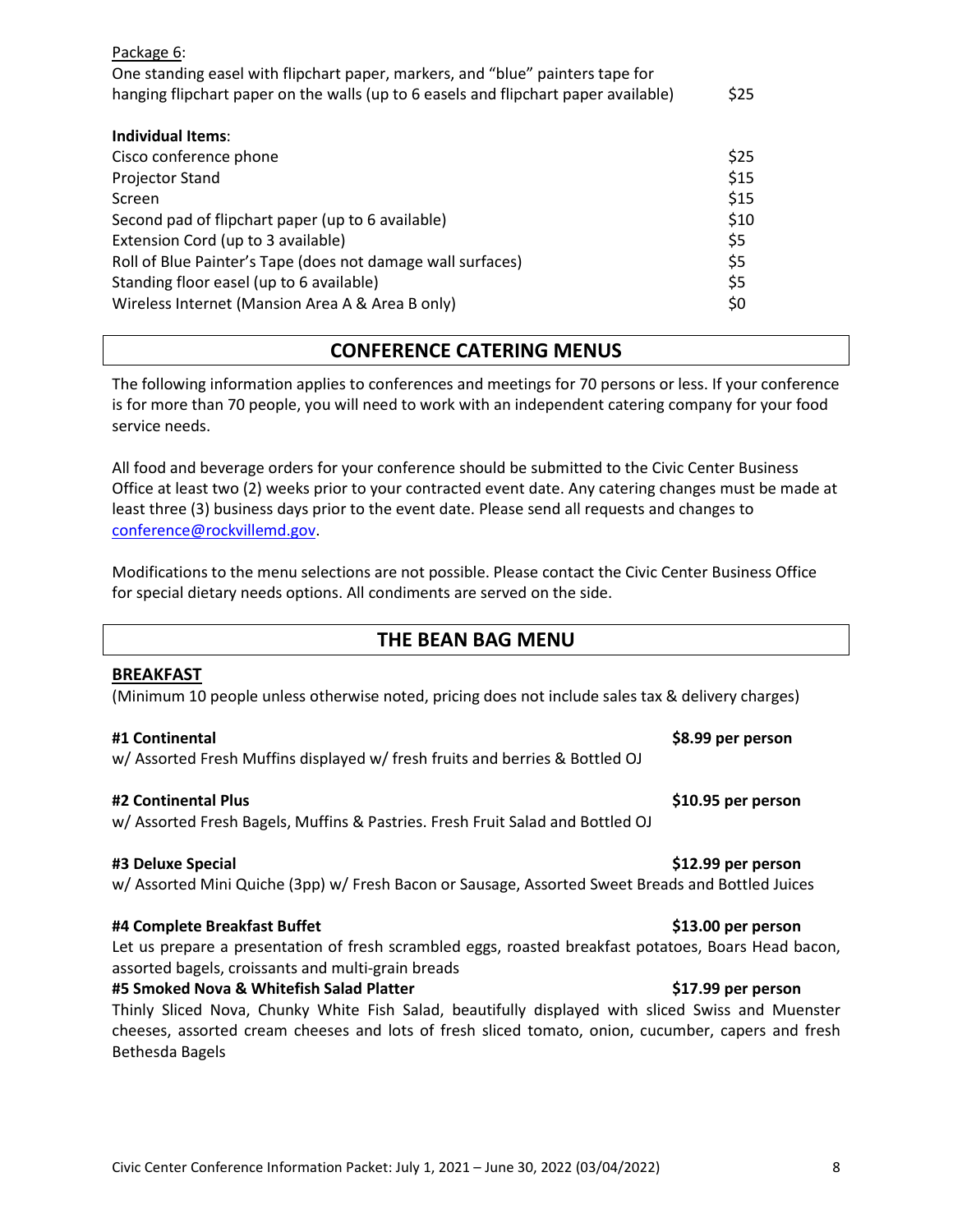Omelettes made-to-order with fresh jumbo eggs or egg whites. Guests can choose from a wide variety of ingredients including shredded cheddar and mozzarella cheeses, diced fresh tomatoes, salsa, mushrooms, onion, bacon, Boar's Head maple honey ham and more. Includes assorted bagels, cream cheese, butter and jelly. Price includes set-up and 2 hours of service.

### **ADD-ONs**

Fresh Fruit Platter (minimum 8 people) **\$6.49 per person** Fresh brewed coffee (serves 8-10 people) **\$24.50 per urn or box** Hot Tea (serves 8-10 people) **\$24.50 per urn or box** Assorted fruit juices **\$3.29 per person**

#### **BEAN BAG SANDWICHES**

We will fill your individual boxes with a Traditional Deli Sandwich that we will choose from the following assortment (turkey, roast beef, ham & cheese, tuna salad, chicken salad & vegetarian options), bag of potato chips or pretzels, a freshly baked chocolate chip or oatmeal raisin cookie or a blondie or brownie.

- Includes a soda or water.
- Substitute for the chips a serving of pasta, potato salad or coleslaw for \$1.50 each.
- Choose a signature sandwich from our menu for an additional \$1.50 each.
- Customize your box (you choose your assortment) for an additional \$2.00 each.

#### **The Sandwich Platter \$13.99 per person, minimum 8 people**

A wonderful assortment of Traditional Deli Sandwiches including roast beef, turkey breast, chicken salad, tuna salad, ham & cheese and vegetarian. Served with fresh salad of the day and pickles. Want this on wraps instead of bread? Just ask!

#### **The Colossal Sandwich Platter \$15.99 per person, minimum 8 people**

This platter of our Signature Sandwiches may include a selection of our most popular creations (The Georgetowner, The Swedish Treat, Gerri's Delight, Bean Bag Sub and Roast Beef and Hot Horseradish Cheddar). Served with fresh salad of the day and pickles. Want this on wraps instead of bread? Just ask!

#### **The Super Salad Platter \$15.99 per person, minimum 8 people**

A combination of our signature salads including our mayonnaise-free chicken salad, Bean Bag tuna salad, fresh pasta salad, a mixed greens salad and our freshly baked bread.

A collection of our quality meats and cheeses, complete with fresh salad of the day, kosher dill pickles and freshly baked breads. Includes mustard, mayonnaise and Russian dressing. Add some chicken salad or tuna salad for an additional \$2.00 per person.

#### **Bean Bag Ultimate Subs Pricing below Pricing below**

A spectacle on a roll! Be sure to call ahead; ultimate subs require two (2) days' notice, Monday-Friday. Order Thursday for Saturday, Sunday or Monday.

**3-Foot Ultimate Sub serves 10-15 people \$99.99 per person 5-Foot Ultimate Sub serves 20-25 people \$129.99 per person**

### **ADD-ONs**

Fresh Fruit Platter (minimum 8 people) **\$6.49 per person**

## **Our Famous Deli Platter \$13.99 per person, minimum 8 people**

## **Boxed Lunches \$14.99 per box**

## **Ultimate Omelette Bar \$17.95 per person, minimum 35 people**